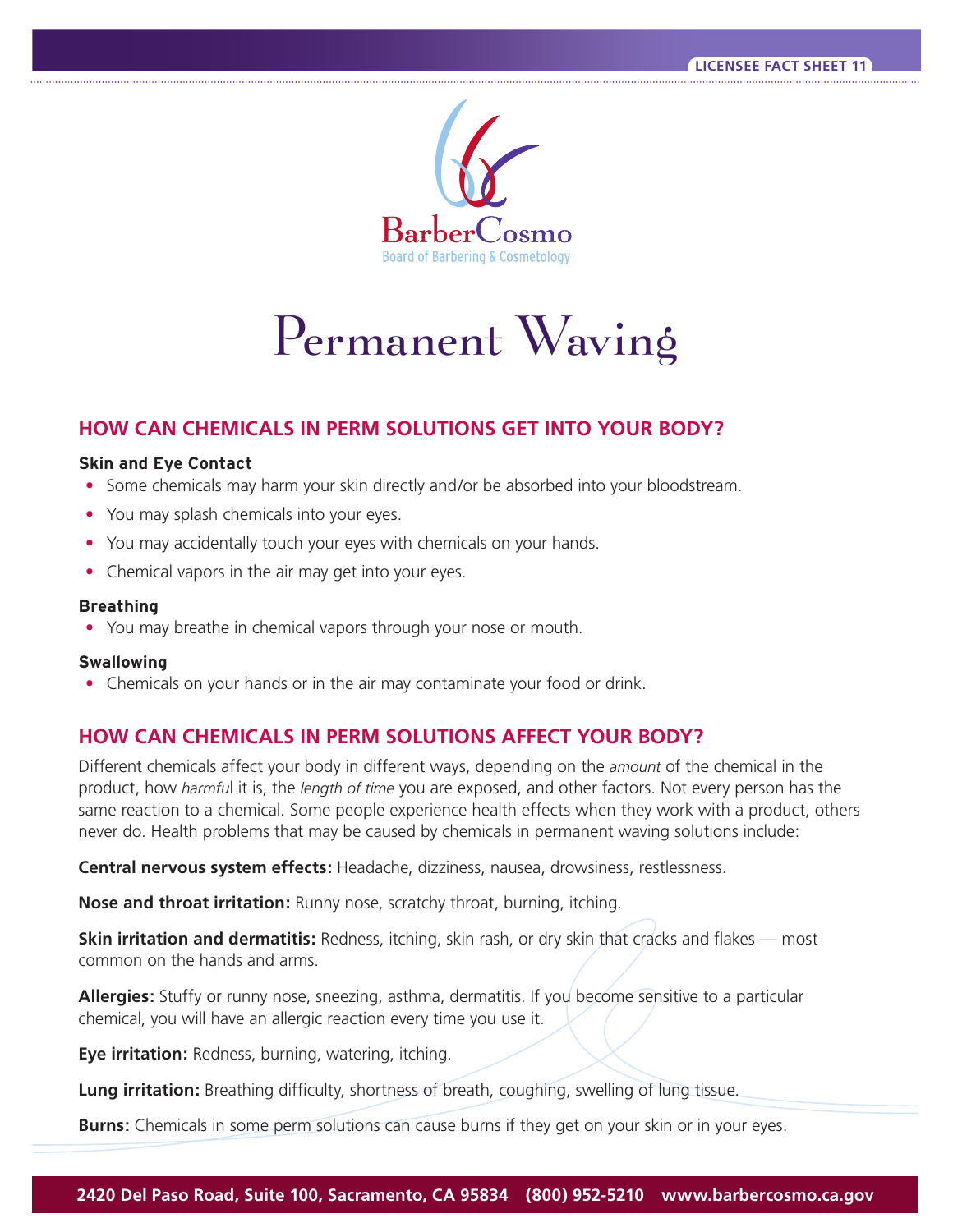

# What harmful chemicals are sometimes found in perm solutions?

### **WARNING! EXPOSURE TO THESE CHEMICALS MAY CAUSE:**

**Alcohol (isopropyl):** Eye, nose, throat, and lung irritation. Central nervous system effects. Skin irritation and dermatitis.

#### **Ammonium thioglycolate or glycerol monothioglycolate:**

Eye, nose, throat, and lung irritation. Skin irritation and dermatitis. Allergies, including asthma. (Ammonium thioglycolate is less likely to cause some of these symptoms.)

**Boric acid, perborate, or borate:** Central nervous system effects. Kidney damage if swallowed.

**Bromates:** Eye, nose, and throat irritation. Central nervous system effects. Skin and eye burns. Skin irritation and dermatitis. Severe irritation of mouth, throat, and stomach if swallowed. Kidney damage if swallowed.

**Hydrogen peroxide:** Eye, nose, throat, and lung irritation. Skin and eye burns. Severe irritation of mouth, throat, and stomach if swallowed.

#### **Sodium hydroxide:** Eye, nose, throat, and lung irritation. Skin and eye burns. Skin irritation and dermatitis. Severe irritation of mouth, throat, and stomach if swallowed.

Not all perm solutions contain these chemicals, and some may contain harmful chemicals not listed above. Always check the product's Safety Data Sheet (SDS) for more information.